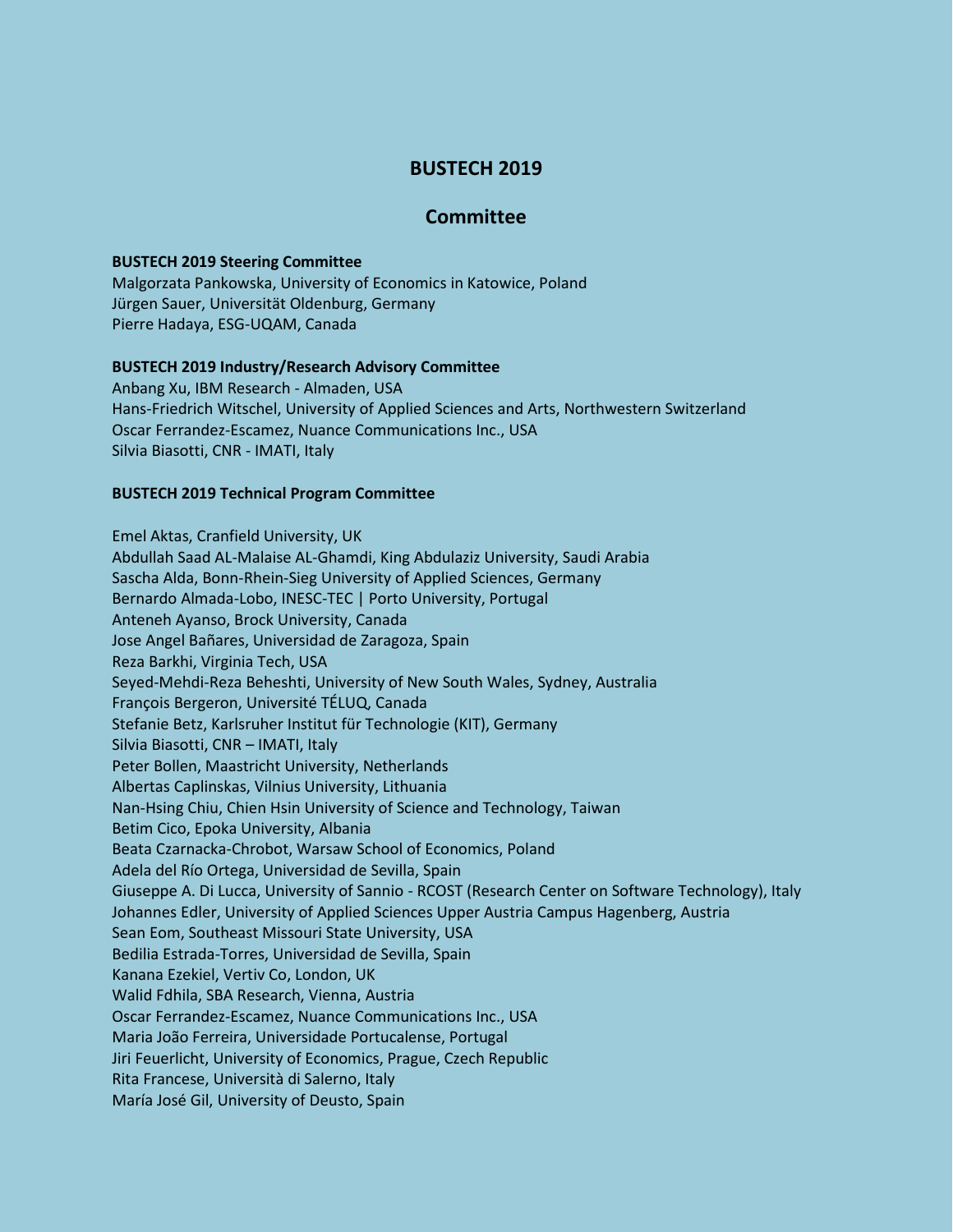M. Teresa Gómez López, Universidad de Sevilla, Spain Fernanda Gonzalez-Lopez, Pontificia Universidad Católica de Valparaíso, Chile Foteini Grivokostopoulou, University of Patras, Greece Pierre Hadaya, ESG-UQAM, Canada Rawad Hammad, King's College London, UK Ioannis Hatzilygeroudis, University of Patras, Greece Samedi Heng, HEC Liège | University of Liège, Belgium Wladyslaw Homenda, Warsaw University of Technology, Poland Wei-Chiang Hong, Jiangsu Normal University, China Wassim Jaziri, Taibah University, Saudi Arabia Hércules José, Federal University of Rio de Janeiro (UFRJ), Brazil Jānis Kampars, Riga Technical University, Latvia Thomas Kessel, Baden-Wuerttemberg Cooperative State University Stuttgart, Germany Petros Kostagiolas, Ionian University, Greece Franck Le Gall, Easy Global Market, France Haim Levkowitz, UMass Lowell, USA Wenbin Li, Easy Global Market, France Daniel Lübke, innoQ, Switzerland / Leibniz Universität Hannover/FG, Germany Goreti Marreiros, Engineering Institute - Polytechnic of Porto, Portugal Goran Oblaković, Zagreb School of Economics and Management, Croatia Malgorzata Pankowska, University of Economics in Katowice, Poland Andreas Pashalidis, BSI, Belgium Isabel Pedrosa, Coimbra Business School - ISCAC, Portugal Valéria Pequeno, Universidade Autonoma de Lisboa Luís de Camões, Portugal Isidoros Perikos, University of Patras, Greece Erwin Pesch, University in Siegen, Germany Elke Pulvermueller, University of Osnabrueck, Germany Manjeet Rege, University of Saint Thomas, USA Felix Reher, University of the West of Scotland - School of Engineering & Computing, Paisley, UK Ulrich Reimer, University of Applied Sciences St. Gallen, Switzerland Michele Risi, University of Salerno, Italy Nina Rizun, Gdansk University of Technology, Poland Inès Saad, Amiens Business School & UPJV University, France Farrukh Saleem, King Abdulaziz University, Saudi Arabia Luis Enrique Sánchez Crespo, University of Castilla-la Mancha, Spain Jürgen Sauer, Universität Oldenburg, Germany Adriana Schiopoiu Burlea, University of Craiova, Romania Isabel Seruca, Portucalense University, Porto, Portugal Patrick Siarry, Université Paris-Est Créteil, France Clare Stanier, Staffordshire University, UK Mu-Chun Su, National Central University, Taiwan Zoltán Szabó, Corvinus University of Budapest, Hungary Hamed Taherdoost, Hamta Group, Kuala Lumpur, Malaysia Mouna Torjmen Khemakhem, Sfax University, Tunisia Henrique Vicente, University of Évora, Portugal Hans Weigand, Tilburg University, Netherlands Rüdiger Weißbach, Hamburg University of Applied Sciences (HAW Hamburg), Germany Janusz Wielki, Opole University of Technology, Poland